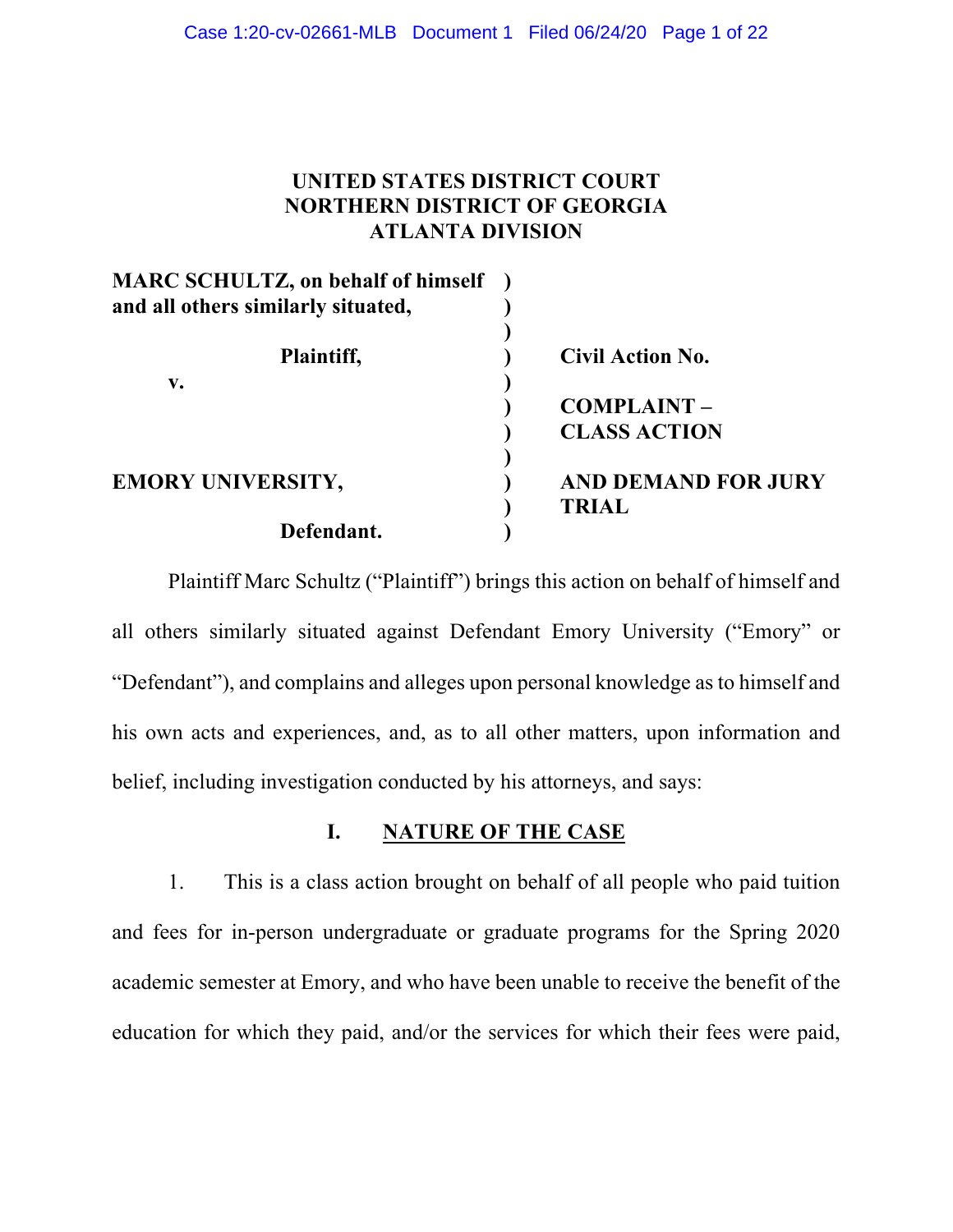due to Defendant's response to the Novel Coronavirus Disease 2019 ("COVID-19") pandemic.

2. While the effects of the COVID-19 crisis are shared by all individuals and institutions across the country, Defendant has failed to apportion the burden in an equitable manner or consistent with its obligations as an educational institution. Defendant has retained all tuition, fees, and related payments for the Spring 2020 semester, however, all or substantially all classes have been exclusively held online since on or about March 23, 2020.

3. As a result of the closure of Defendant's facilities, Plaintiff has not received the educational services, access to facilities, and/or related opportunities for which Plaintiff and the putative class contracted and paid. Defendant has nonetheless retained the full tuition, fees and other payments made by Plaintiff and the putative class.

4. Prior to the Spring 2020 semester, Defendant offered online education and typically charged far less for such services as compared to in-person instruction. This is due to the inability of online classes to replicate the full academic opportunities and experiences of in-person instruction. Remote learning options cannot replace the comprehensive educational experience promised by Defendant. Access to facilities, materials, and faculty, and the opportunity for on campus living,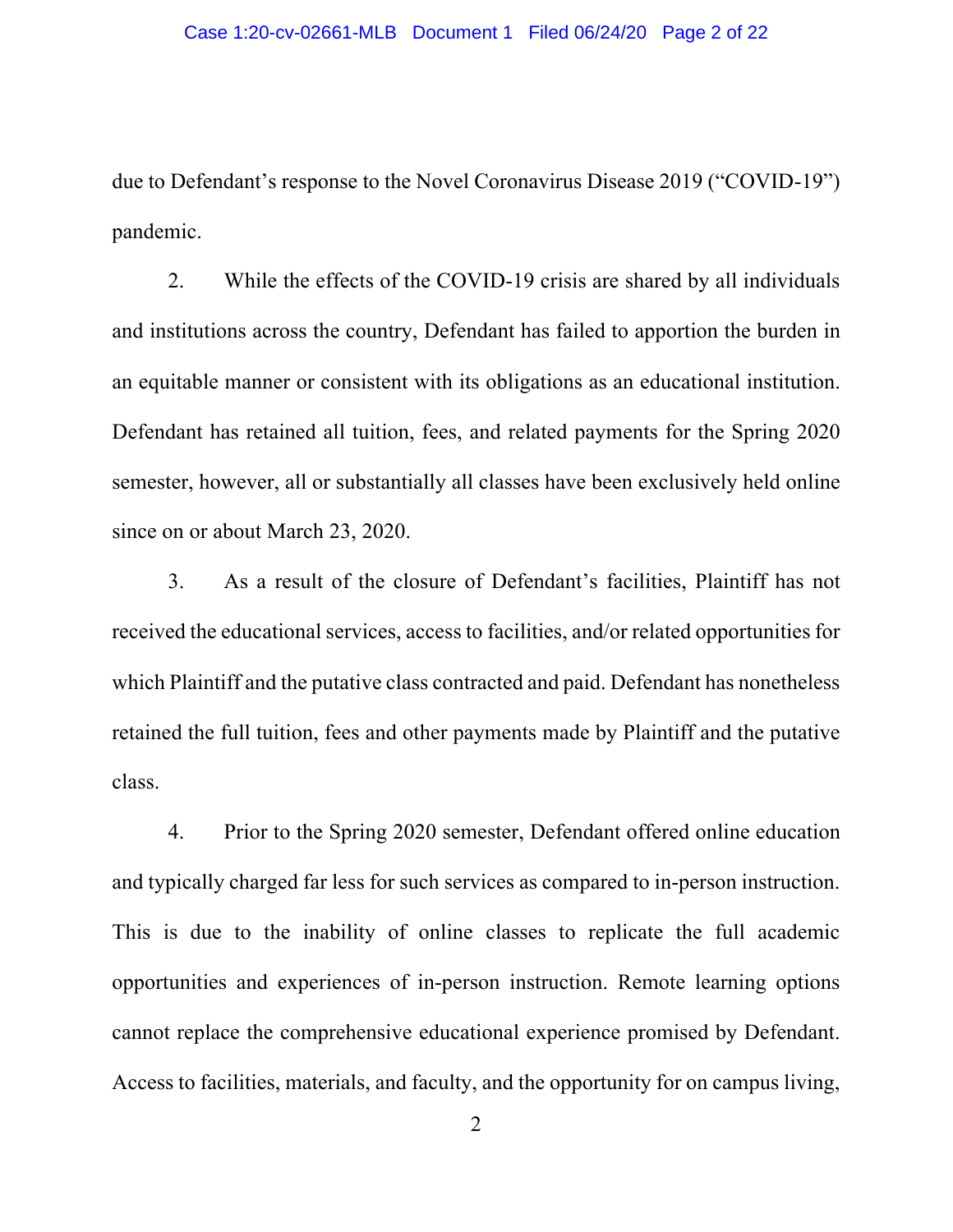school events, collaborative learning, dialogue, feedback and critique are essential to the in-person educational experience. Plaintiff and the putative class contracted and paid for the full experience of academic life on Defendant's campus and remote online learning cannot provide the same value as in-person education.

5. As a result, Defendant has financially damaged Plaintiff and the putative class members. Plaintiff brings this suit because Plaintiff and the class members did not receive the full value of the services for which they paid. They have lost the benefit of their bargain and/or suffered out-of-pocket loss and are entitled to recover compensatory damages, trebling where permitted, and attorneys' fees and costs.

6. Defendant is not entitled, by either contract or equitable principles, to pass the entire cost of its COVID-19 related closure to its students and their families. Plaintiff and the putative class are entitled to a partial refund of the tuition, fees, and other related payments for in-person educational services, access to facilities, and/or related opportunities that Defendant did not provide.

7. Plaintiff seeks, for himself and the putative class members, a return of a prorated portion of the tuition, fees and other related costs, proportionate to the diminished value of online classes and the amount of time in the Spring 2020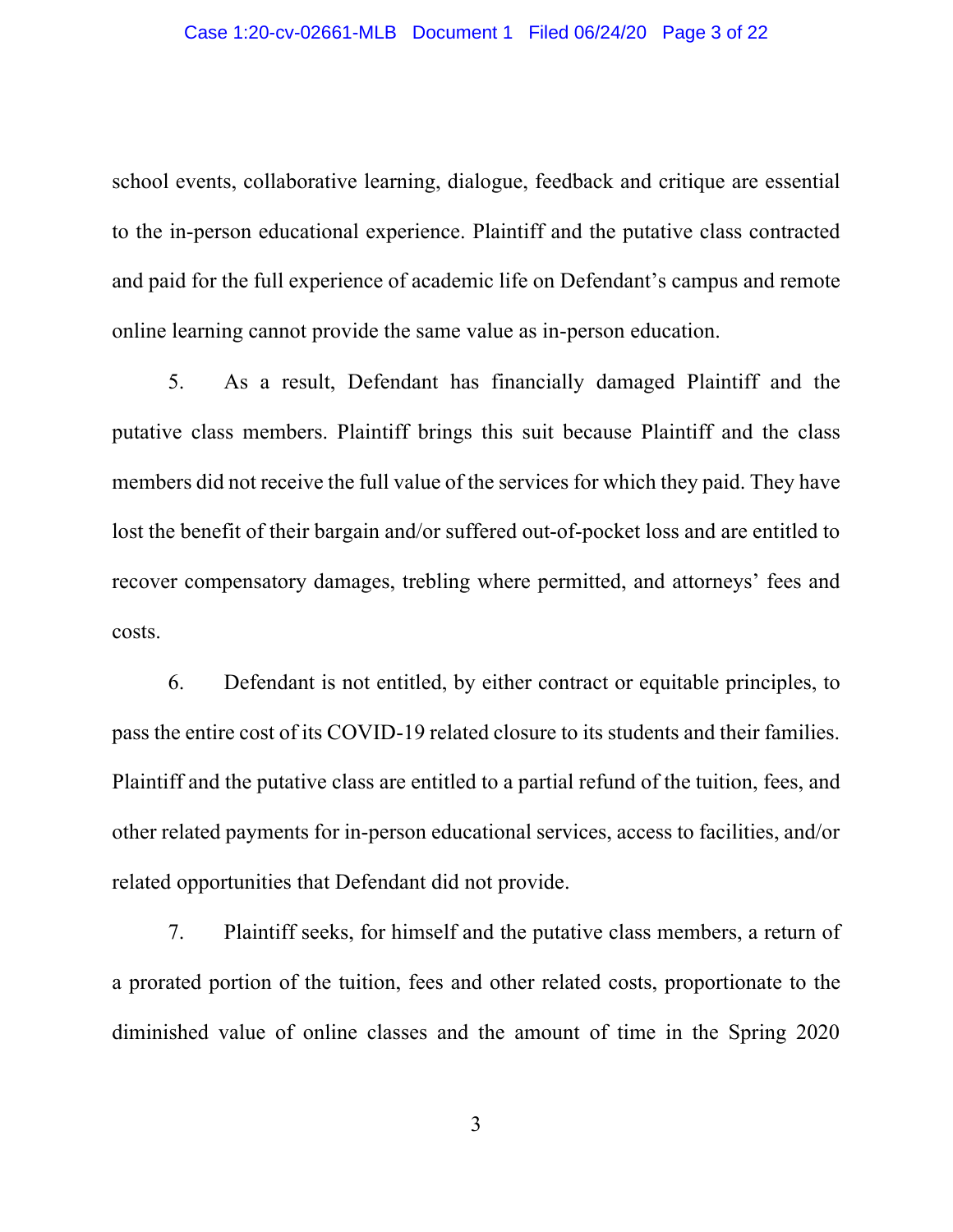semester when Defendant ceased in-person classes, campus services and access to campus facilities.

## **II. JURISDICTION AND VENUE**

8. The Court has original jurisdiction of this action pursuant to the Class Action Fairness Act, 28 U.S.C. § 1332(d), because at least one member of the Class, as defined below, is a citizen of a different state than Defendant, there are more than 100 members of the Class, and the aggregate amount in controversy exceeds five million dollars (\$5,000,000.00), exclusive of interest and costs.

9. Venue is proper in this Court pursuant to 28 U.S.C. § 1391 because Defendant is headquartered in this district.

10. The Court has personal jurisdiction over Defendant because Defendant is headquartered in this district, because many of the acts and transactions giving rise to this action occurred in this district, and because Defendant conducts substantial business in this district.

## **III. PARTIES**

11. Plaintiff Marc Schultz is a citizen and resident of the State of New York. Plaintiff's child was enrolled as a full-time student for the Spring 2020 academic semester at Defendant Emory University. Plaintiff paid approximately

4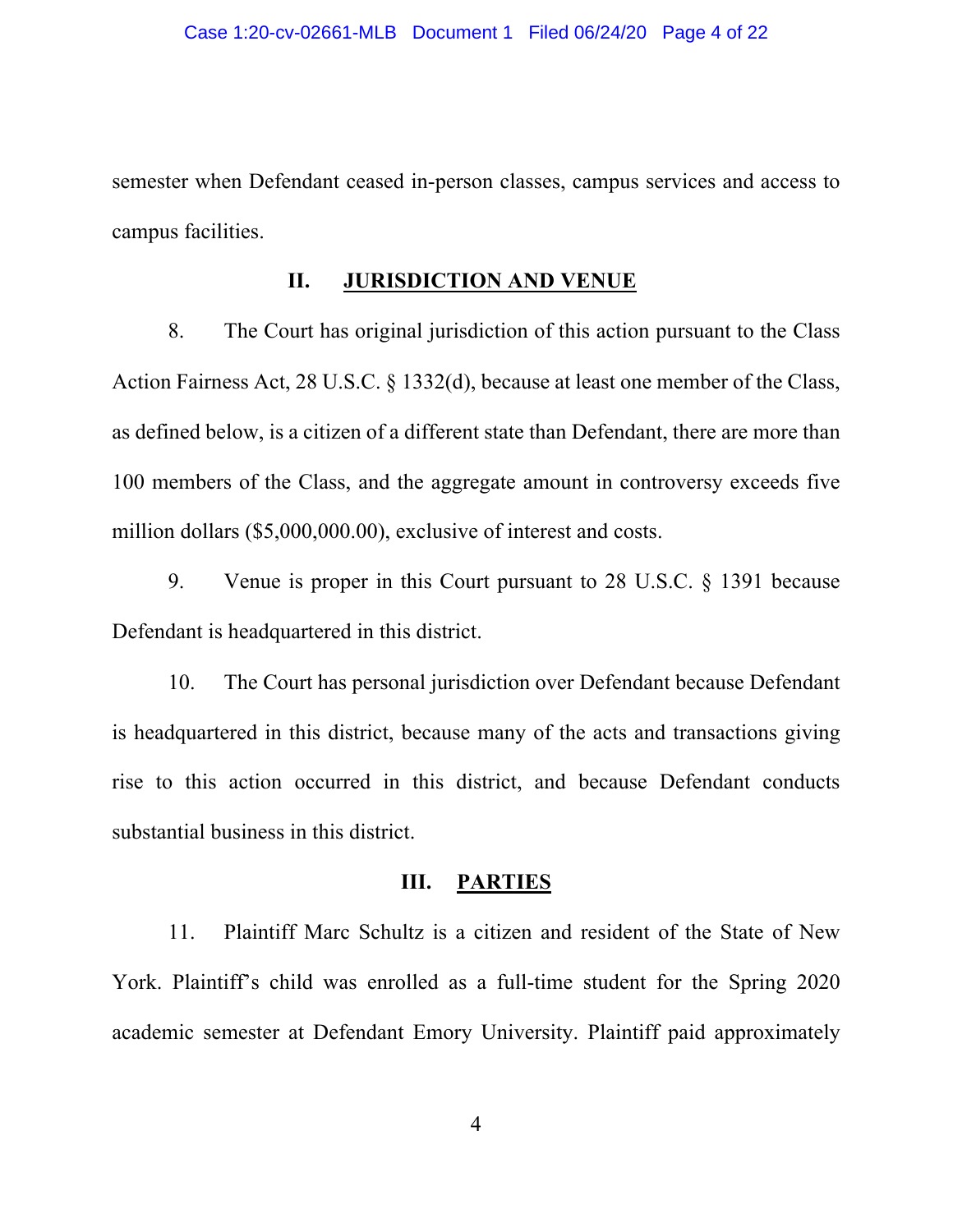\$32,000 in tuition and fees to Defendant for the Spring 2020 semester, on behalf of his child.

12. Defendant Emory University is a private educational institution that offers undergraduate and graduate programs across twelve schools and colleges. Founded in 1836, Defendant maintains campuses in several locations around the Atlanta metropolitan area. Approximately 15,451 students were enrolled to attend the school's graduate and undergraduate programs for the Fall 2019 term. As of August 31, 2019, Defendant reportedly had an endowment of \$7.94 billion.<sup>1</sup>

13. Upon information and belief, Defendant is eligible to receive federal stimulus funding under the CARES Act, which provides for approximately \$14 billion for colleges and universities based on enrollment numbers in order to mitigate the financial impact of the COVID-19 crisis on both institutions and students.

# **IV. FACTUAL ALLEGATIONS**

# **A. Closure of Campus and Suspension of In-Person Education**

14. Plaintiff and Class members are individuals who paid the cost of tuition, mandatory fees and other related costs, for themselves or on behalf of another individual, to attend undergraduate or graduate programs during the Spring 2020

<sup>1</sup> http://www.emory.edu/home/about/factsfigures/index.html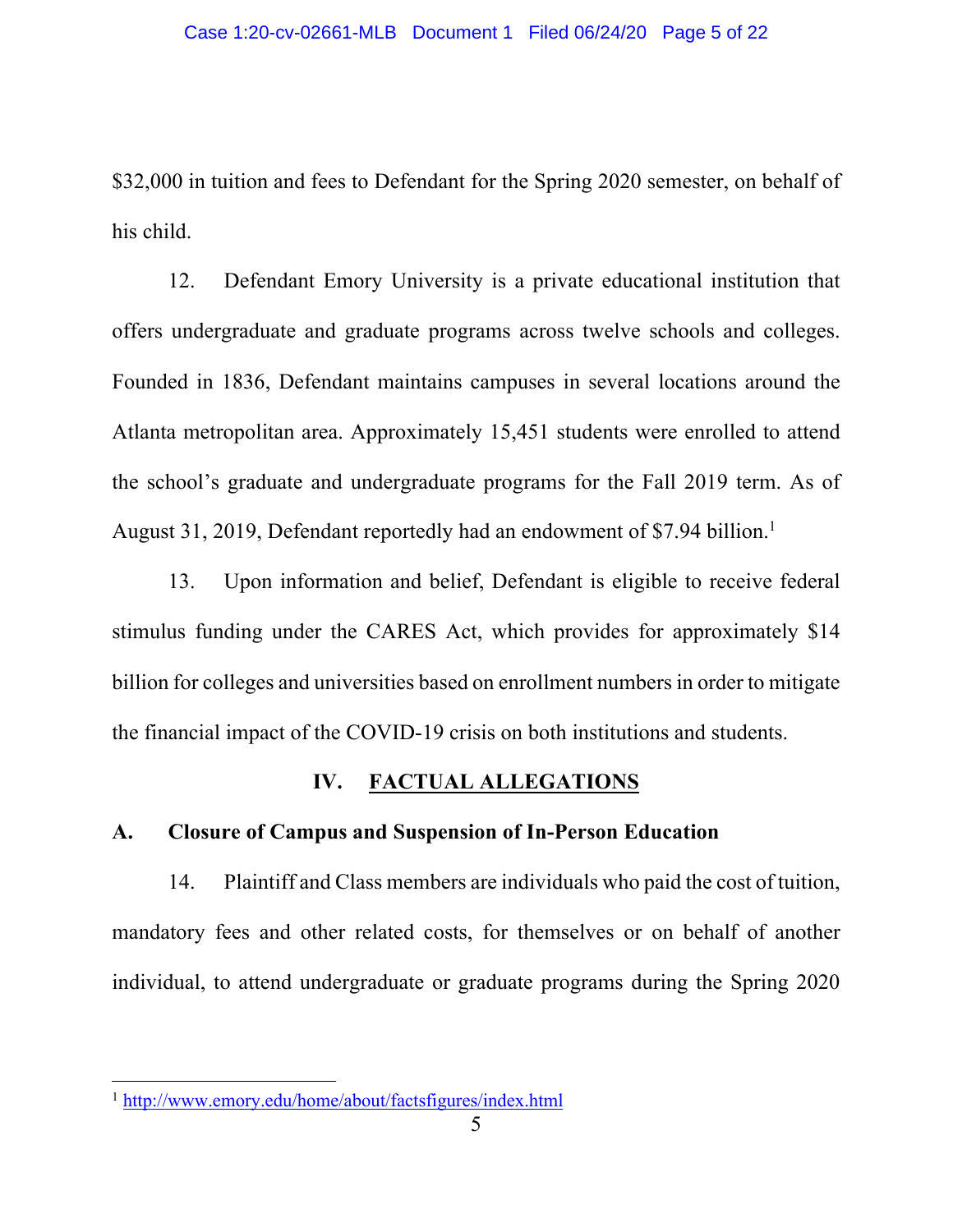semester at Defendant.

15. Plaintiff and Class members entered into a contract with Defendant whereby they would pay tuition, fees and other related costs and Defendant would provide in-person instruction and access to physical resources and school facilities such as libraries, laboratories, and classrooms.

16. Approximate tuition costs and fees charged by Emory University for undergraduate students to attend the 2019-2020 academic year totaled \$72,604, broken down as follows:

- Tuition: \$53,070
- Fees: \$734
- Books: \$1,224
- Housing: \$8,638
- Food: \$6,334

Emory University, "Cost of Attendance," at http://studentfinancials.emory.edu/costattendance.aspx.

17. Emory University also has seven graduate and professional schools including the Goizueta Business School, Laney Graduate School, School of Law, School of Medicine, Nell Hodgson Woodruff School of Nursing, Rollins School of Public Health, and Candler School of Theology. Upon information and belief, these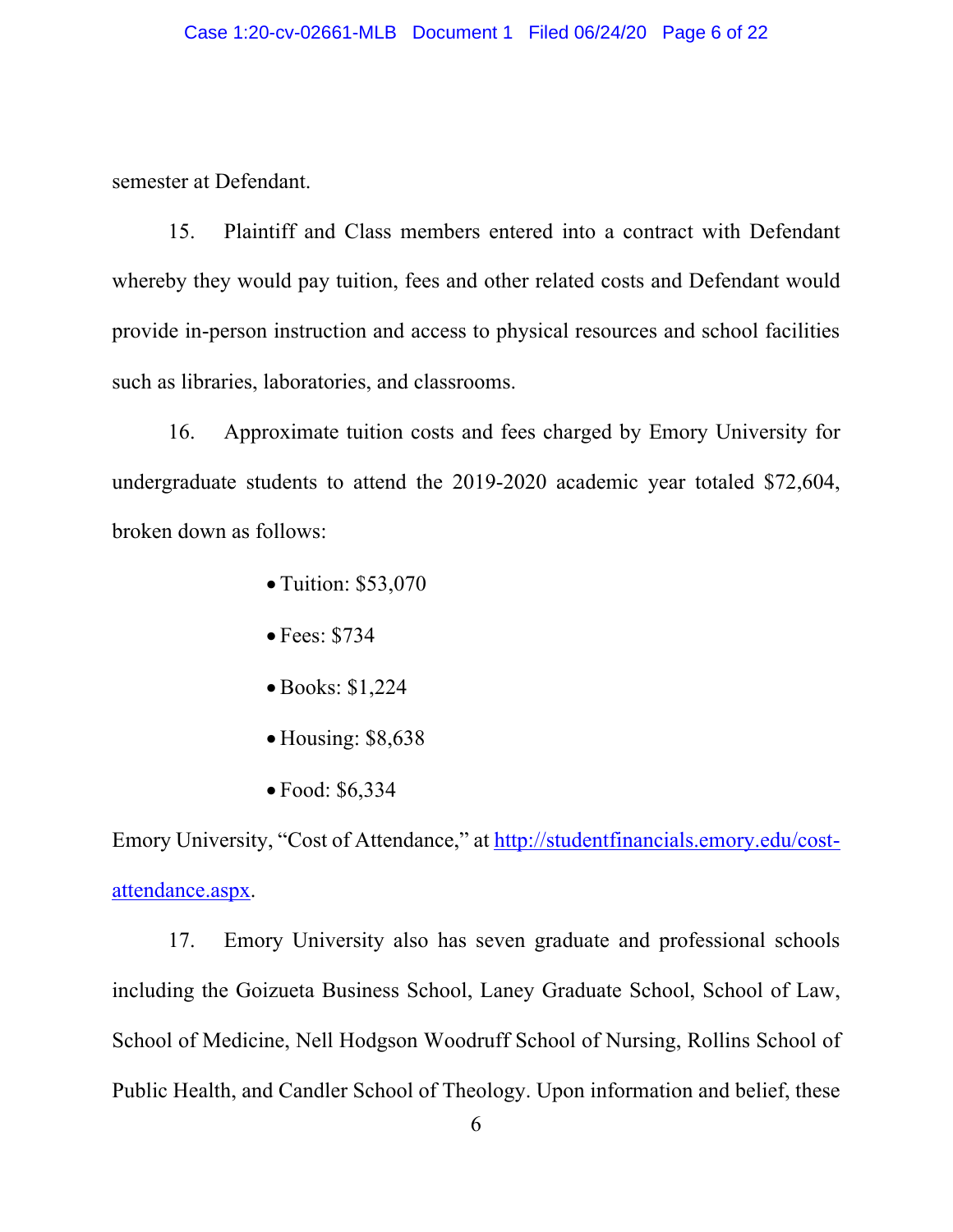graduate schools charge a range of tuition and fees from approximately \$18,000 to \$40,000 per semester.

18. Upon information and belief, prior to the Spring 2020 semester Emory University offered online courses that cost far less than attending in-person classes on Defendant's campuses.

19. On March 11, 2020, Defendant extended spring break in order to transition to remote learning on March 23, 2020. Defendant also directed that all students "residing in Emory residential facilities should collect belongings and move out of their spaces between now and Sunday, March 22 at 5:00 p.m." Defendant also suspended residential learning for the remainder of the semester and recommended the cancellation of all non-essential gatherings. Emory University, "Emory extends spring break, will transition to remote learning March 23," at https://news.emory.edu/stories/2020/03/coronavirus\_remote\_learning/campus.html (June 17, 2020).

20. Subsequently, on or about March 23, 2020, Defendant closed all campus buildings and moved all or substantially all classes online, asking students not to return to campus for the remainder of the Spring 2020 semester.

21. While this step to close campus and end in-person classes was necessitated by circumstances, it effectively breached or terminated the contract

7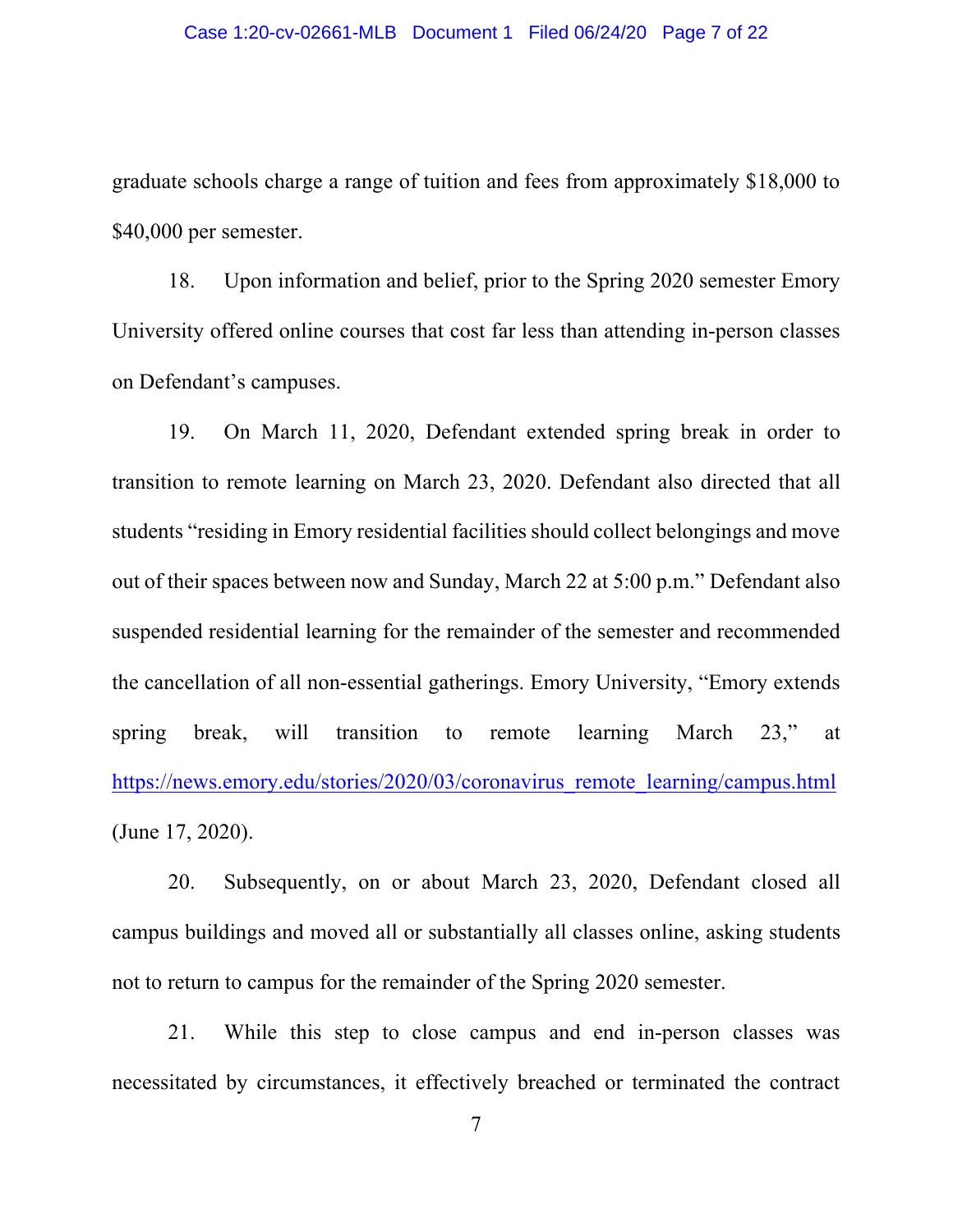Emory had with each and every student and tuition provider, who paid for the opportunity to participate fully in the academic life on the Emory campuses.

22. Classes that continued were only offered in an online format, with no in-person instruction. Even classes for students with concentrations in areas where in-person instruction is especially crucial (such as music, theatre, and the sciences) only had access to online education options.

23. As a result of the closure of Defendant's campuses and facilities, Defendant has failed to deliver the educational services, facilities, access and/or opportunities for which Plaintiff and the putative class contracted and paid.

24. Defendant maintains that its contract with students and tuition providers remains in full effect and that it is continuing to uphold its side of the agreement. Defendant refuses to refund tuition and related expenses, purportedly based on its provision of online classes.

25. In so doing, Defendant is attempting to replace the irreplaceable – oncampus life at an elite university – with "virtual learning" via online classes, and is attempting to pass off this substitute educational experience as the same as or just as good as full participation in the university's academic life.

26. Plaintiff and members of the Class did not choose to attend and/or provide tuition for an online institution of higher learning, but instead chose to attend

8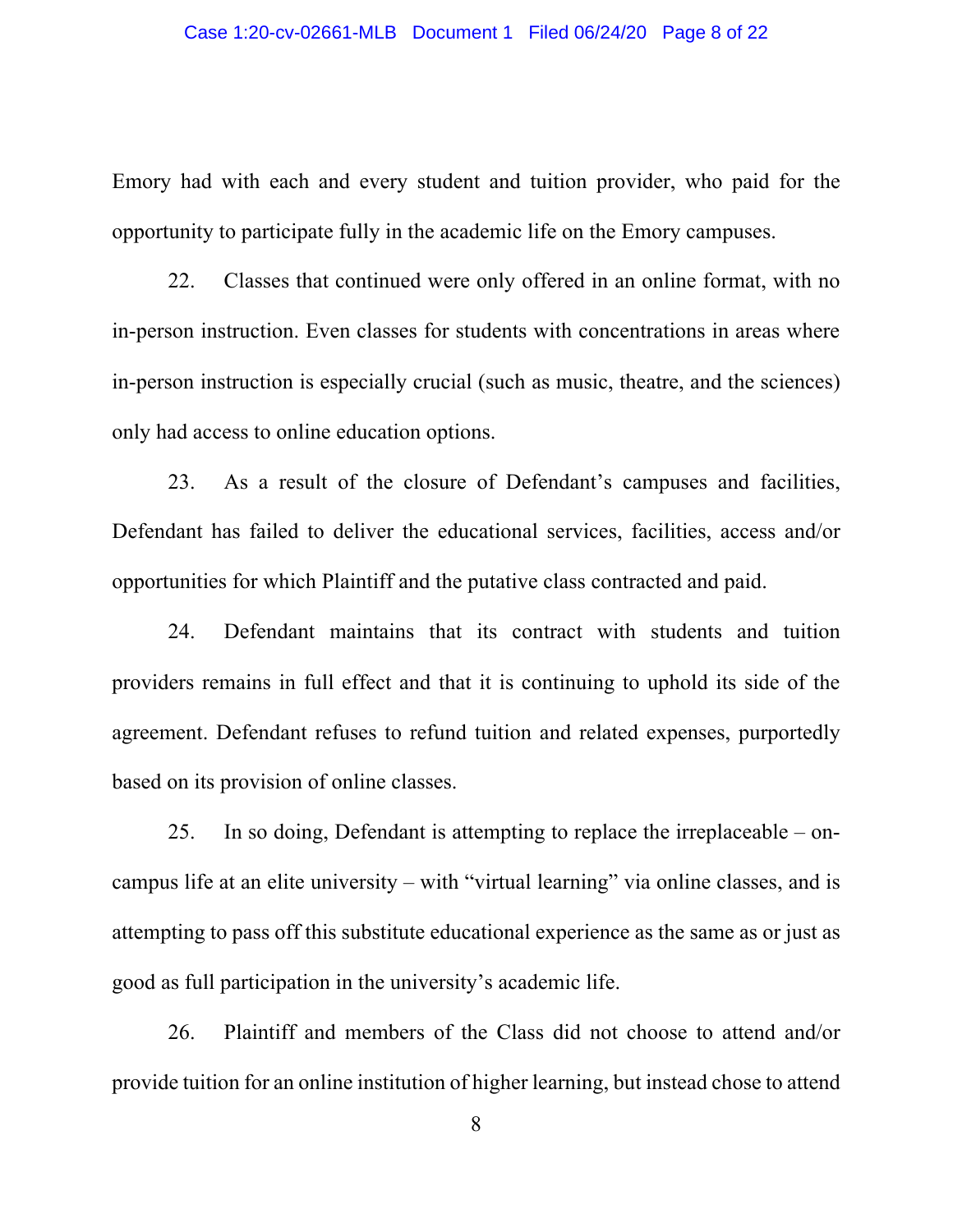Defendant's institution and enroll on an in-person basis.

# **B. Inferiority of Online Educational Experience**

- 27. At least one academic study found that "[o]nline courses do less to promote academic success than do in person courses." The study found that:
	- a) Taking a course online reduced student achievement in that course by .44 points on the traditional four-point grading scale, a full one-third of a standard deviation;
	- b) Specifically, students taking the in-person course earned roughly a B- (2.8 GPA) versus a C (2.4 GPA) for students taking an online version of the same course;
	- c) Taking a course online also reduces future grades by 0.42 points for courses taken in the same subject area in the following semester;
	- d) Taking an online course reduced the probability of the student remaining enrolled in the university a year later by over ten percentage points.

Eric P. Bettinger *et al., Virtual Classrooms: How Online College Courses Affect Student Success*, AMERICAN ECONOMIC REVIEW, Vol. 107, No. 9, p. 2857.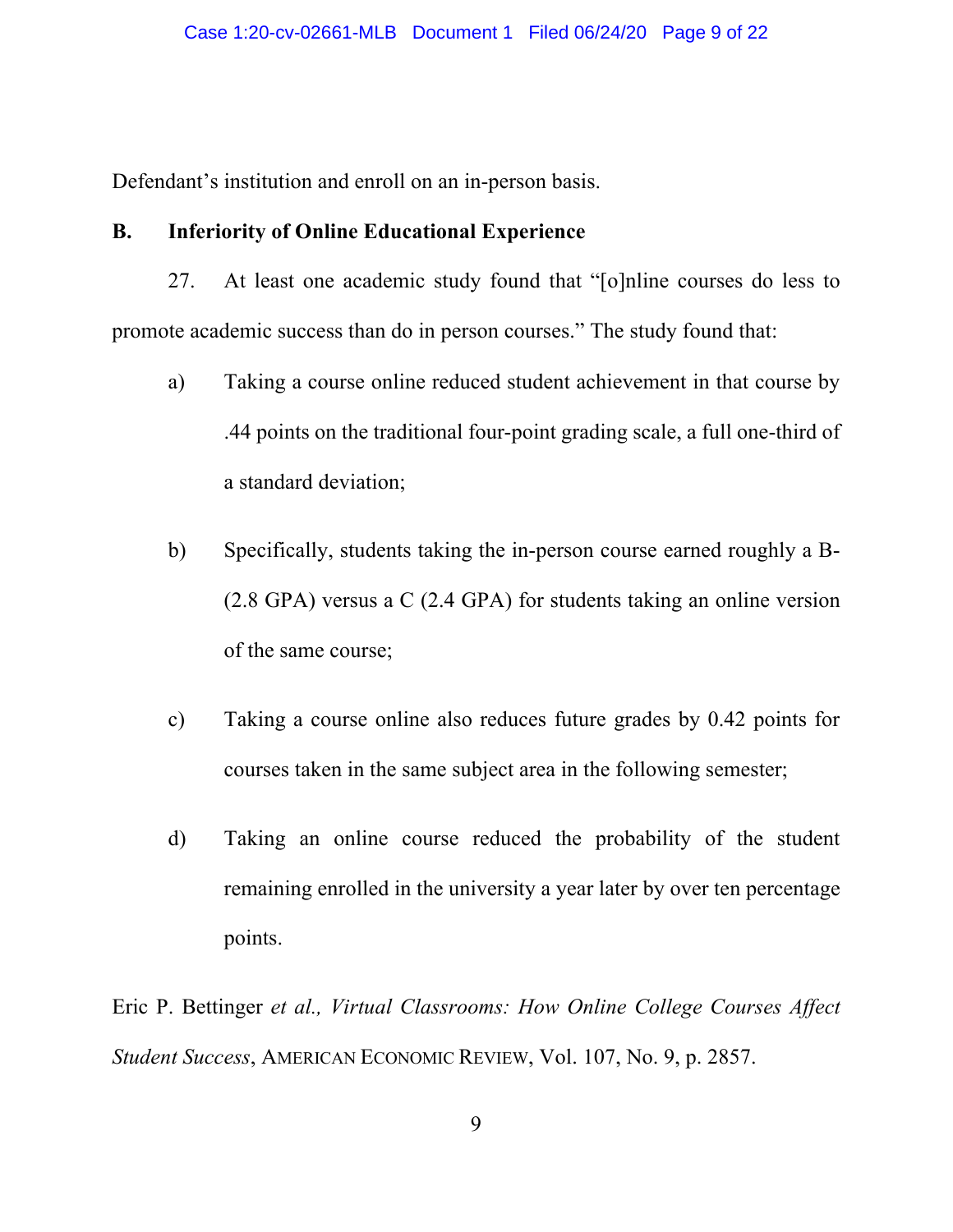28. Defendant touts the value of its campus life, proclaiming "[w]e believe engagement in the residential experience contributes powerfully to the completeness of a liberal arts education resulting also in an affinity for the institution, a heightened value for the community, and a thirst for lifelong learning." Emory University, "Campus Life Vision and Mission," at http://campuslife.emory.edu/about/ (June 17, 2020).

29. Emory also describes the "vision statement" for its campus life as "a community recognized internationally for advancing education into action and delivering world-class programs and services."

30. Defendant also promotes its research capabilities, which were significantly curtailed by lack of access to laboratories, libraries and in-person access to faculty, saying, "Emory is one of the nation's leading research universities, building on an uncommon combination of **campus-based resources** and global partnerships." Emory University, "Research," at https://www.emory.edu/home/research/ (June 17, 2020).

31. Similarly, Defendant states that its libraries rank "among the top 20 Association of Research Libraries (ARL) in North America" and that the libraries are "the intellectual commons for Emory University." Emory University, "Woodruff Library Building," at https://libraries.emory.edu/maps/woodruff-library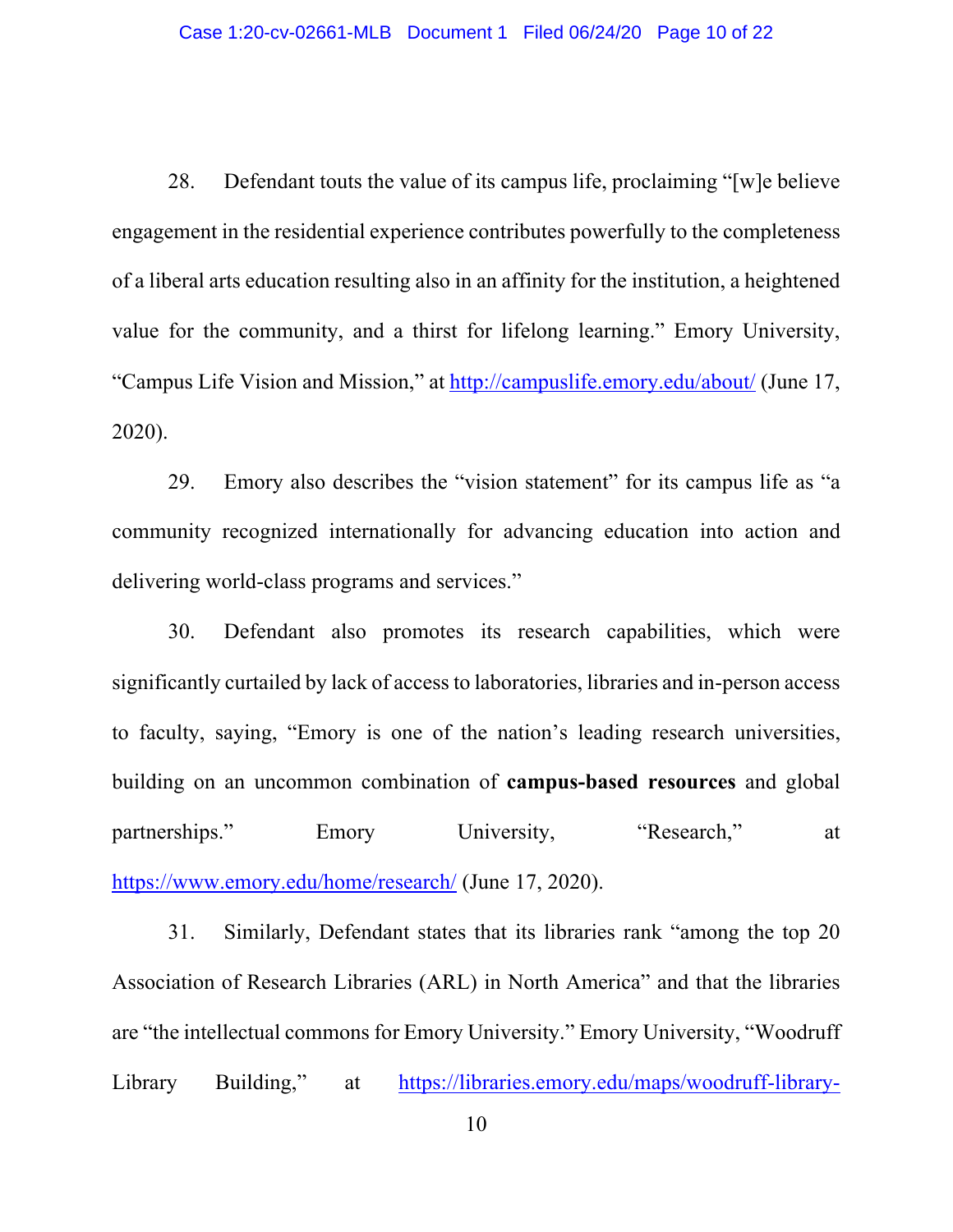building/index.html (June 17, 2020). Emory also describes its Robert W. Woodruff Library as a space that "brings together technology specialists and librarians in one facility to provide a range of services, such as collections, study space, research help, etc., to support the academic mission of Emory University." Emory University, "Robert W. Woodruff Library," at https://libraries.emory.edu/woodruff/index.html (June 17, 2020).

32. Defendant claims on-campus living is an important part of students' learning experience, stating "[w]e intentionally provide diverse living-learning campus environments designed to promote sustainable, compassionate personal growth and development through collaboration among students, faculty, staff, and the community." Emory University, "Offices of Residence Life and Housing Operations, About Us," at https://housing.emory.edu/about/ index.html (June 17, 2020).

33. The move to online only classes also deprived students of the opportunity to enjoy a wide variety of academic and student events, on-campus entertainment, and athletic programs.

34. The online learning options Defendant offered for the Spring 2020 semester, though consistent with safety measures, cannot provide the academic and collegiate experience Defendant itself extolls as its signatures.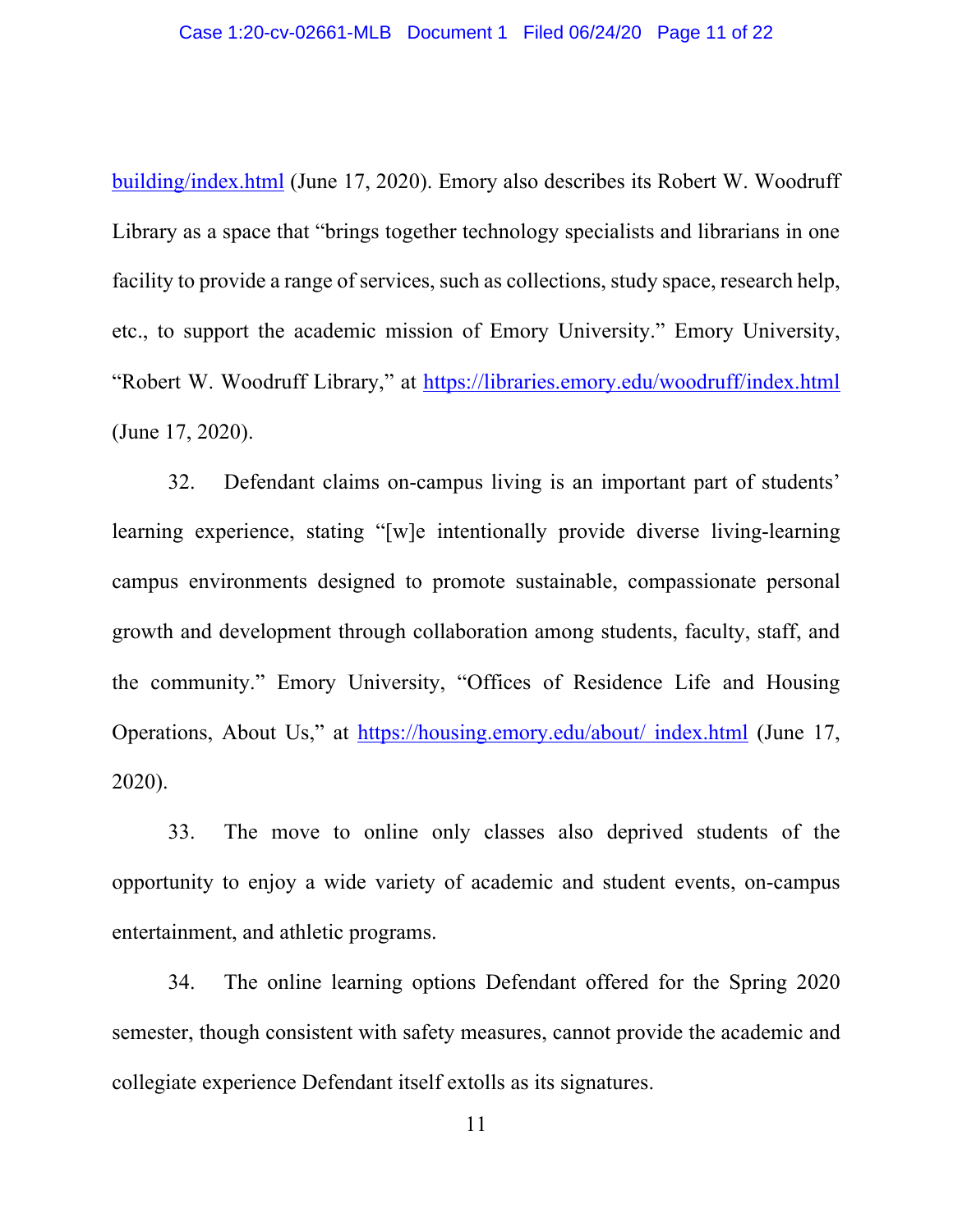## **C. Lower Tuition for Online Education**

35. For all the reasons Defendant highlights, in-person education is worth more than online education.

36. Accordingly, the tuition and fees for in-person instruction at Emory are higher than tuition and fees for its own online classes and for other online institutions because such costs cover not just the academic instruction, but encompass an entirely different experience which includes but is not limited to:

- a) Face to face interaction with professors, mentors, and peers;
- b) Access to facilities such as libraries, laboratories, computer labs, and study rooms;
- c) Student governance and student unions;
- d) Extra-curricular activities, groups, intramural sports, etc.;
- e) Student art, cultures, and other activities;
- f) Social development and independence;
- g) Hands on learning and experimentation;
- h) Networking and mentorship opportunities.

37. The fact that Emory students paid a higher price for an in-person education than they would have paid for an online education is illustrated by the vast price difference in Emory's in-person, on-campus programs versus Emory's own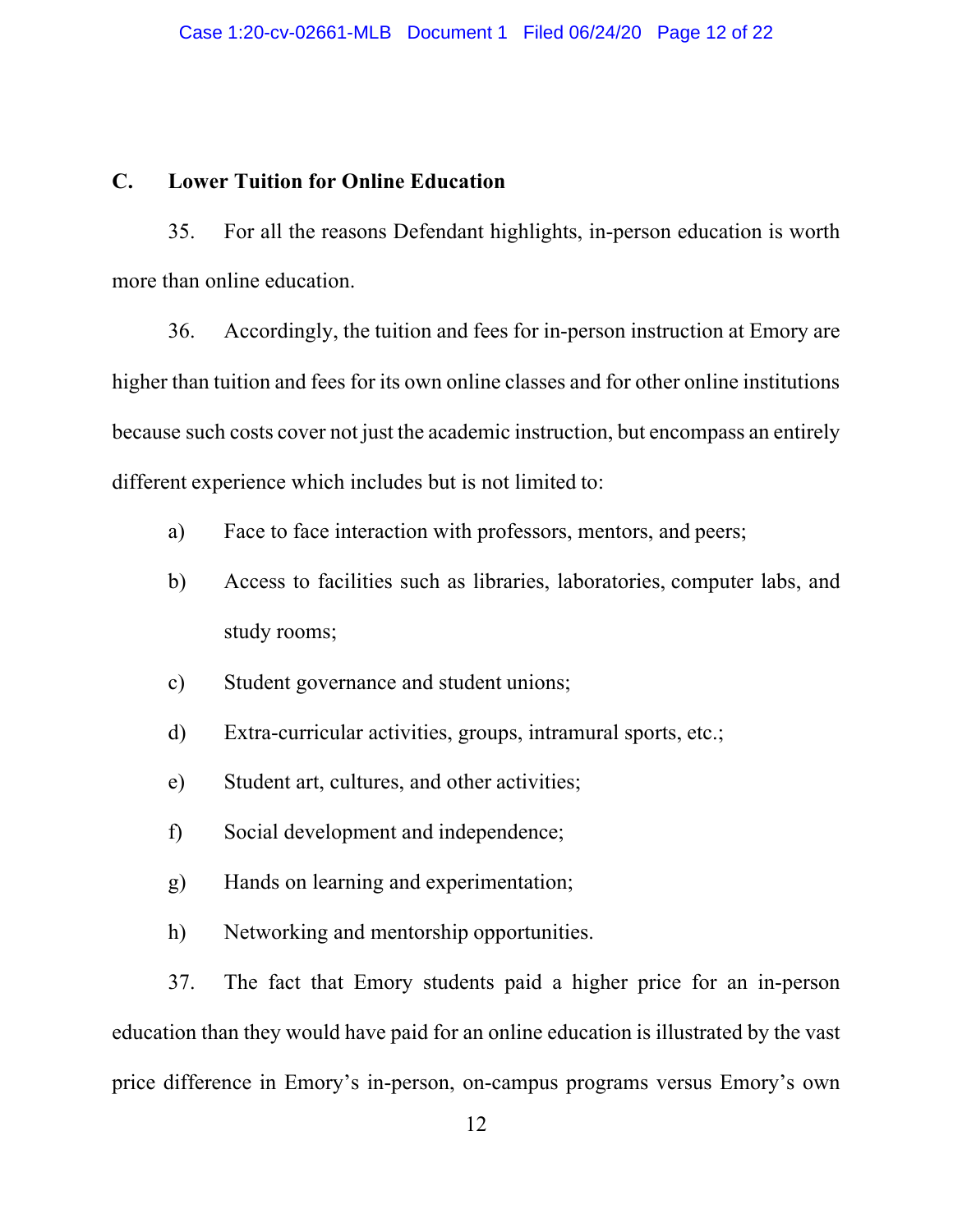online learning program.

38. For example, upon information and belief, Emory's cost per credit hour for in-person, on-campus classes was approximately \$2,032, while Emory charges \$1,327 per credit hour for online courses.

## **D. Damages**

39. Through this lawsuit Plaintiff seeks, for himself and Class members, Defendant's disgorgement of the pro-rated portion of tuition and fees, proportionate to the amount of time that remained in the Spring Semester 2020 when classes moved online and campus services ceased being provided, accounting for the diminished value of online learning. Plaintiff seeks return of these amounts on behalf of himself and the Class as defined below.

# **V. CLASS ACTION ALLEGATIONS**

# 40. Plaintiff seeks to represent a class defined as:

All persons who paid Emory University Spring 2020 semester tuition, fees, and/or room and board for in-person educational services and use of campus facilities that Emory University did not provide, and whose tuition and fees have not been refunded (the "Class").

Specifically excluded from the Class are Defendant, Defendant's officers, directors, agents, trustees, parents, children, corporations, trusts, representatives, employees, principals, servants, partners, joint ventures, or entities controlled by Defendant, and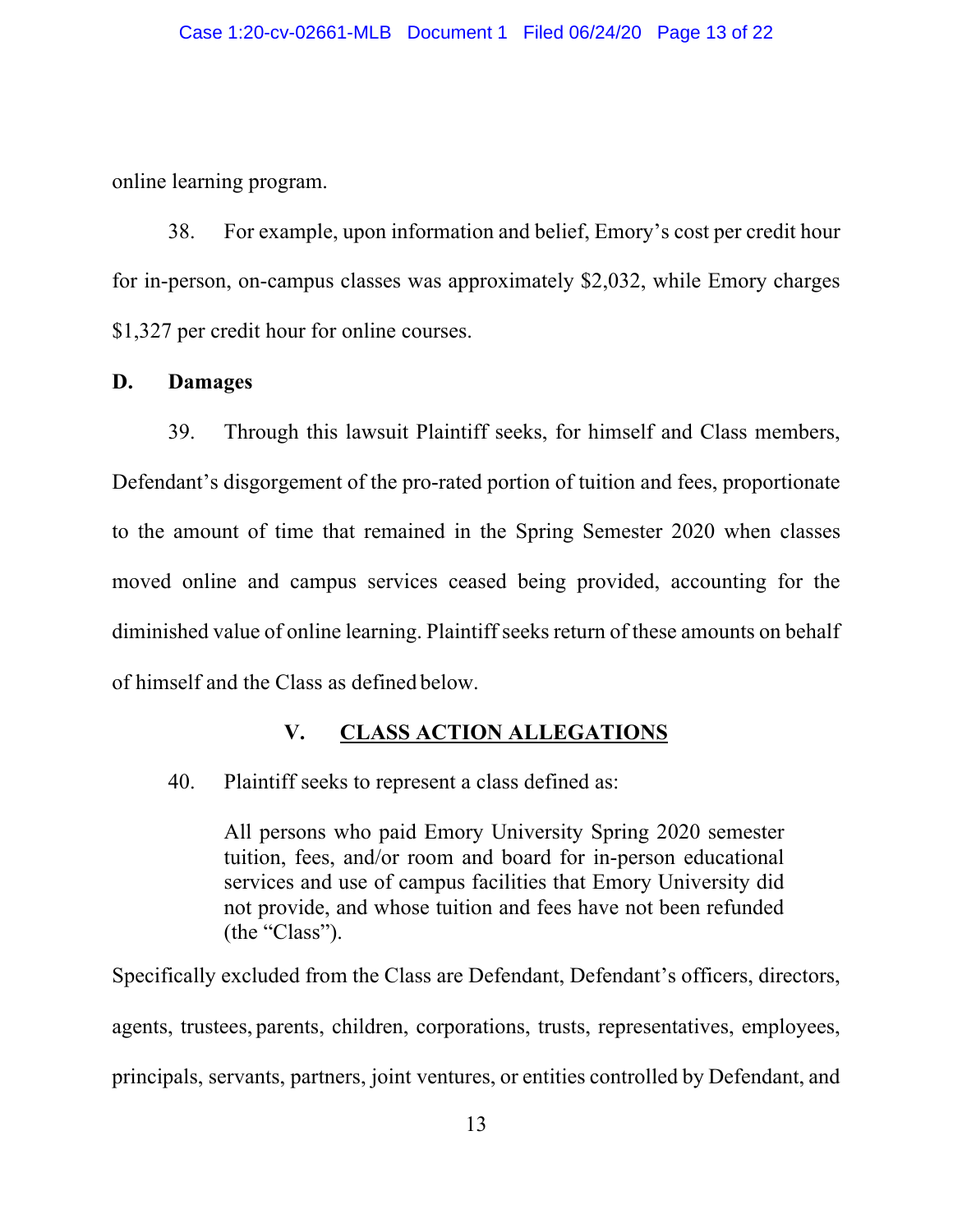their heirs, successors, assigns, or other persons or entities related to or affiliated with Defendant and/or Defendant's officers and/or directors, the judge assigned to this action, and any member of the judge's immediate family.

41. Subject to additional information obtained through further investigation and discovery, the foregoing definition of the Class may be expanded or narrowed by amendment or amended complaint.

42. **Numerosity.** The members of the Class are geographically dispersed throughout the United States and are so numerous that individual joinder is impracticable. Upon information and belief, Plaintiff reasonably estimates that there are thousands of members in the Class. Although the precise number of Class members is unknown to Plaintiff at this time, the true number of Class members is known by Defendant and may be determined through discovery. Class members may be notified of the pendency of this action by mail and/or publication through the distribution records of Defendant and third-party retailers and vendors.

43. **Existence and predominance of common questions of law and fact.**  Common questions of law and fact exist as to all members of the Class and predominate over any questions affecting only individual Class members. These common legal and factual questions include, but are not limited to, the following:

a) whether Defendant accepted money from Class members in exchange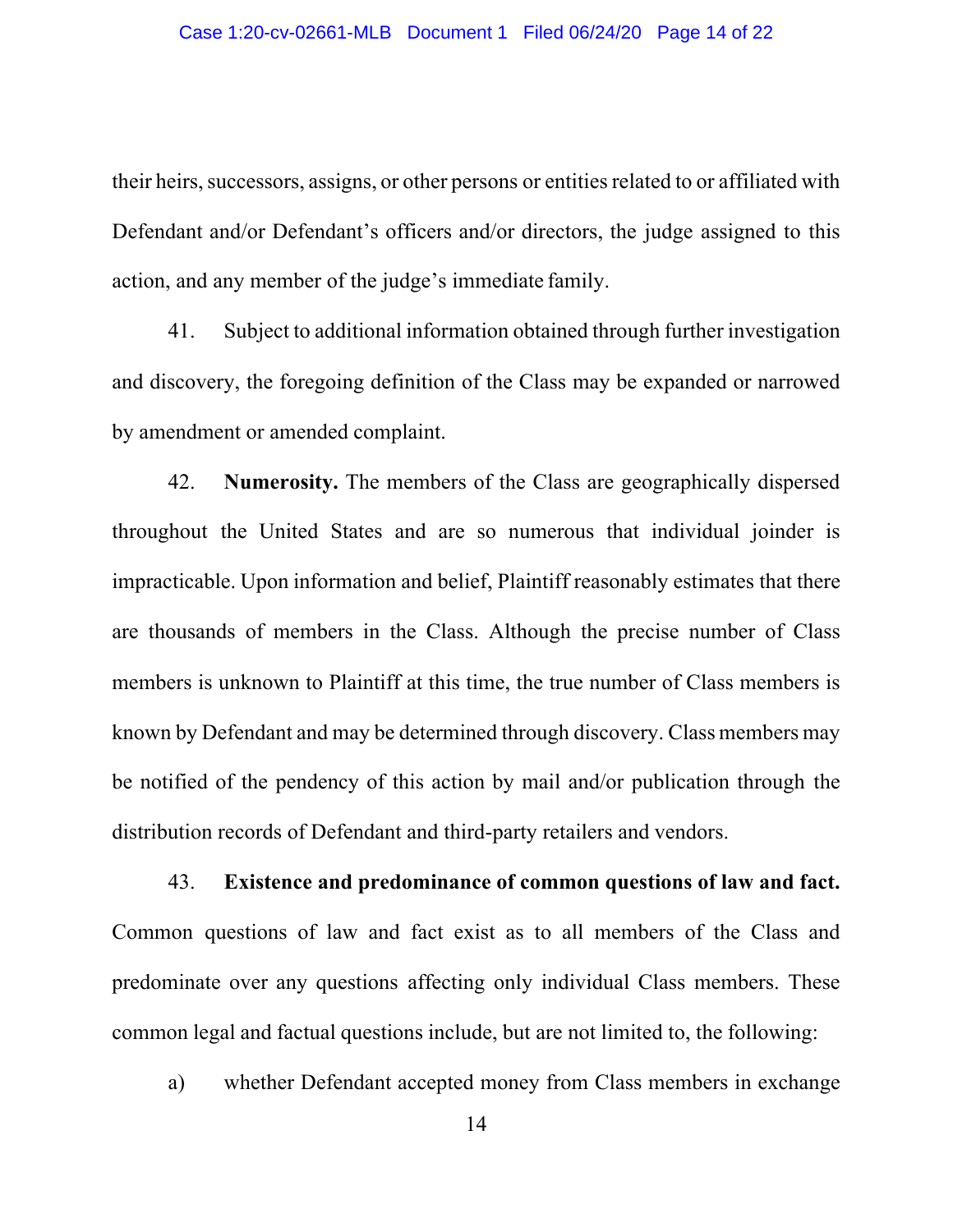for the promise to provide services;

- b) whether Defendant has provided the services for which Class members contracted;
- c) whether Class members are entitled to a refund for that portion of the tuition and fees that was contracted for services that Defendant did not provide;
- d) whether Defendant is liable to Plaintiff and the Class for unjust enrichment.

44. **Typicality.** Plaintiff's claims are typical of the claims of the other members of the Class in that, among other things, all Class members were similarly situated and were comparably injured through Defendant's wrongful conduct as set forth herein. Further, there are no defenses available to Defendant that are unique to Plaintiff.

45. **Adequacy of Representation.** Plaintiff will fairly and adequately protect the interests of the Class. Plaintiff has retained counsel that is highly experienced in complex consumer class action litigation, and Plaintiff intends to vigorously prosecute this action on behalf of the Class. Furthermore, Plaintiff has no interests that are antagonistic to those of the Class.

46. **Superiority.** A class action is superior to all other available means for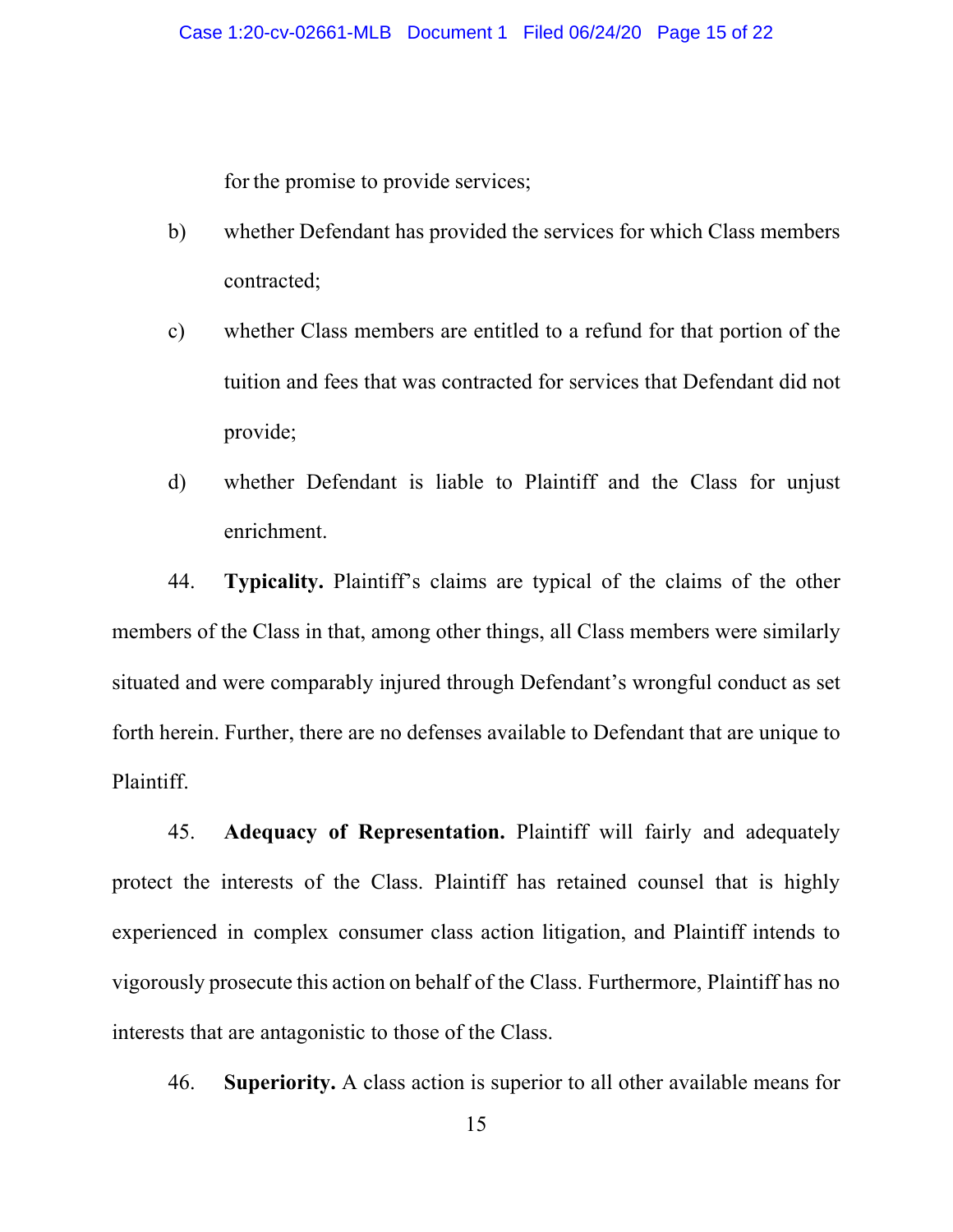the fair and efficient adjudication of this controversy. The damages or other financial detrimentsuffered by individual Class members are relatively small compared to the burden and expense of individual litigation of their claims against Defendant. It would, thus, be virtually impossible for the Class on an individual basis, to obtain effective redress for the wrongs committed against them. Furthermore, even if Class members could afford such individualized litigation, the court system could not. Individualized litigation would create the danger of inconsistent or contradictory judgments arising from the same set of facts. Individualized litigation would also increase the delay and expense to all parties and the court system from the issues raised by this action. By contrast, the class action device provides the benefits of adjudication of these issues in a single proceeding, economies of scale, and comprehensive supervision by a single court, and presents no unusual management difficulties under the circumstances.

- 47. In the alternative, the Class may also be certified because:
- a) the prosecution of separate actions by individual Class members would create a risk of inconsistent or varying adjudications with respect to individual Class members that would establish incompatible standards of conduct for the Defendant; and/or
- b) the prosecution of separate actions by individual Class members would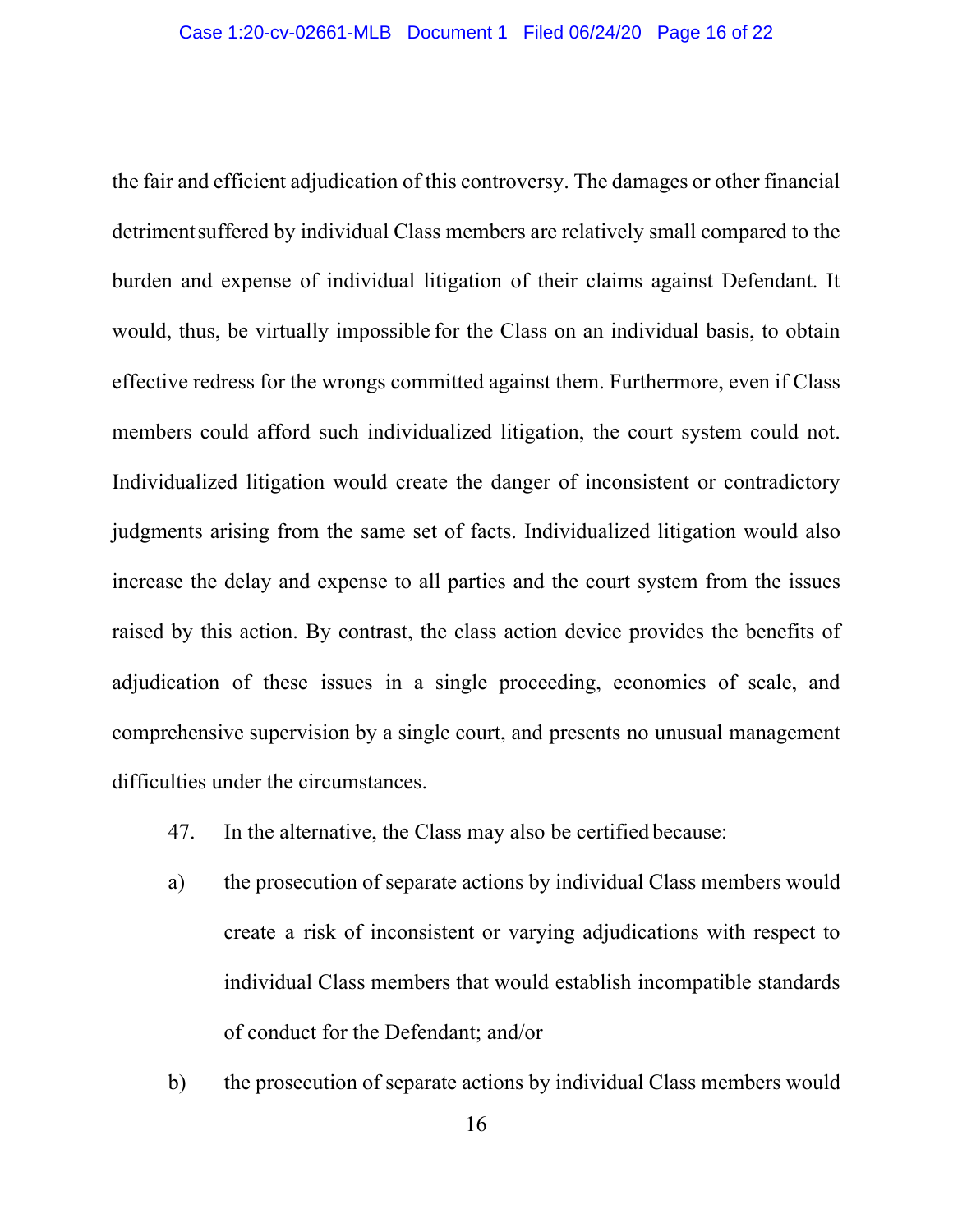create a risk of adjudications with respect to them that would, as a practical matter, be dispositive of the interests of other Class members not parties to the adjudications, or substantially impair or impede their ability to protect their interests; and/or

c) Defendant has acted or refused to act on grounds generally applicable to the Class as a whole, thereby making appropriate final declaratory and/or injunctive relief with respect to the members of the Class as a whole.

## **COUNT I Breach of Contract**

48. Plaintiff restates, realleges and incorporates by reference the allegations contained in all preceding paragraphs of this complain as if fully set forth herein.

49. Plaintiff brings this claim individually and on behalf of the members of the Class against Defendant.

50. Through the admission agreement and payment of tuition and fees, Plaintiff and each member of the Class entered into a binding contract with Defendant.

51. As part of the contract, and in exchange for the aforementioned consideration, Defendant promised to provide in-person education services,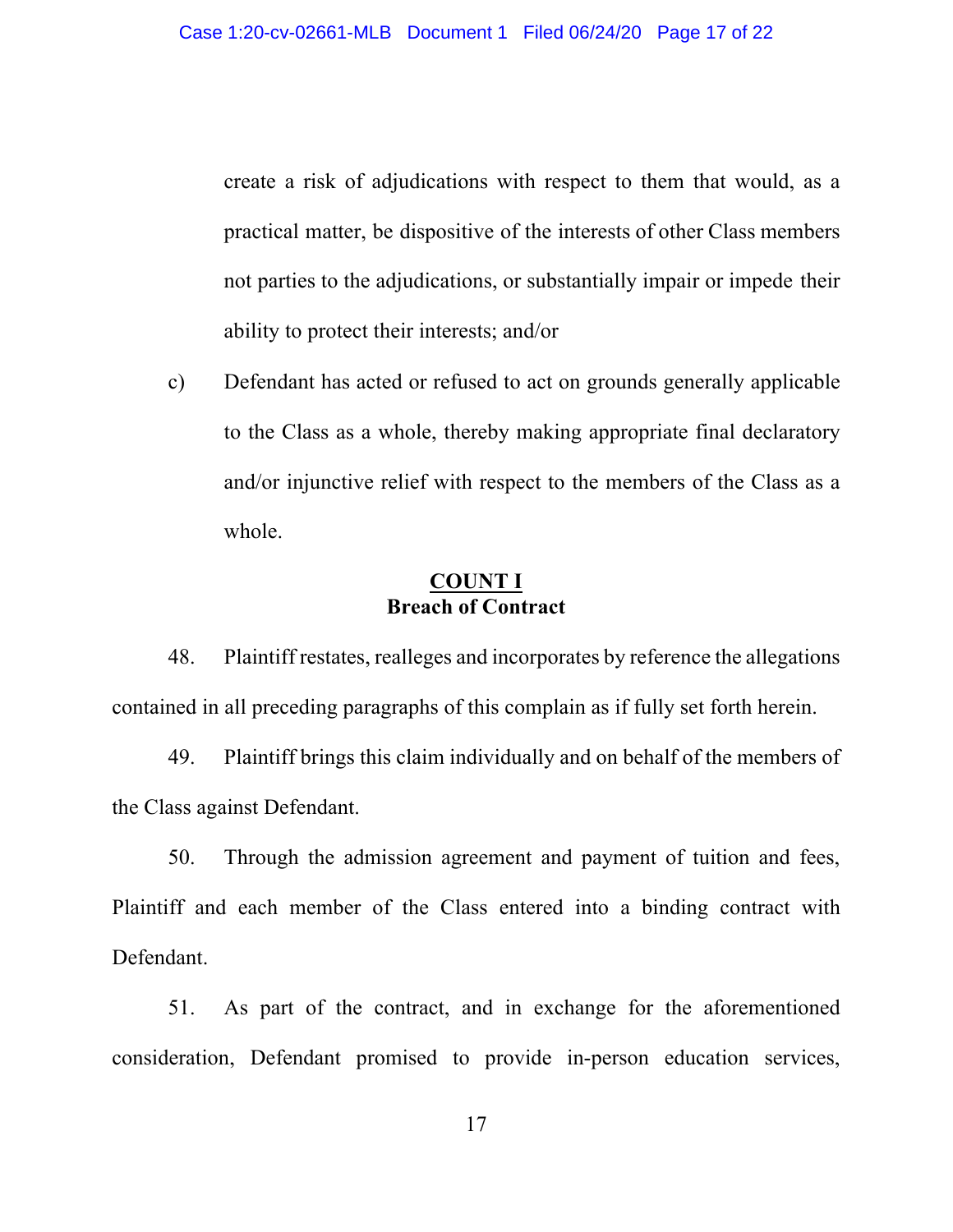#### Case 1:20-cv-02661-MLB Document 1 Filed 06/24/20 Page 18 of 22

including in-person instruction and access to on-campus resources, for the full duration of the Spring 2020 semester.

52. Plaintiff and Class members fulfilled their end of the bargain when they paid monies due for Spring 2020 semester tuition, fees and related expenses.

53. Defendant has failed to provide the contracted for services and has otherwise not performed under the contract as set forth above but has retained monies paid by Plaintiff and the Class for their Spring 2020 semester tuition, fees and related expenses.

54. Plaintiff and members of the Class have suffered damage as a direct and proximate result of Defendant's breach, including but not limited to deprivation of the education, experience, and services that they were promised and for which they have already paid.

55. As a direct and proximate result of Defendant's breach, Plaintiff and the Class are entitled to damages, to be decided by the trier of fact in this action, to include but not be limited to reimbursement of certain tuition, fees, and other expenses that were collected by Defendant for services that Defendant has failed to deliver.

18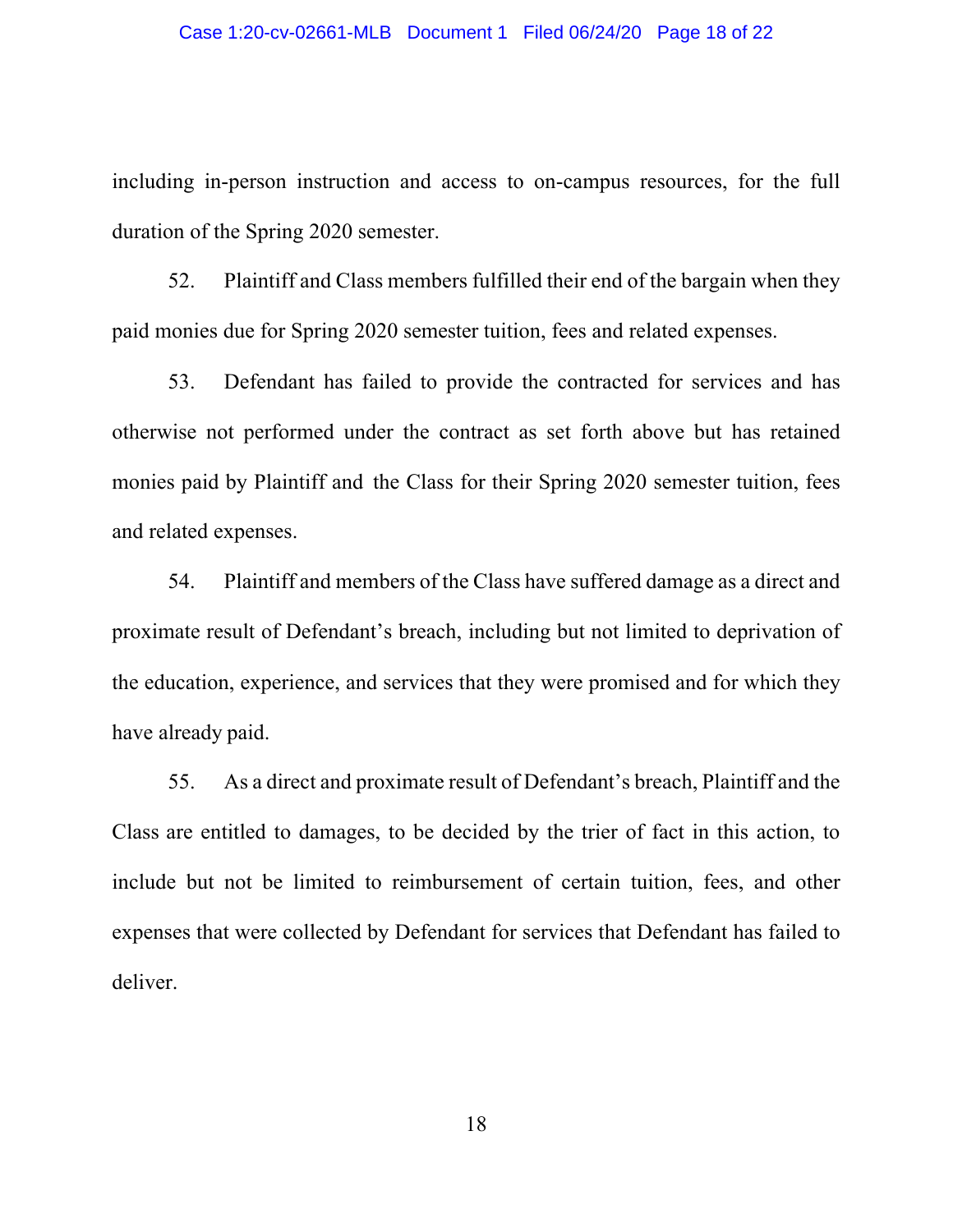# **COUNT II Unjust Enrichment**

56. Plaintiff restates, realleges and incorporates by reference the allegations contained in all preceding paragraphs of this complain as if fully set forth herein.

57. Plaintiff brings this claim individually and on behalf of the members of the Class against Defendant, and in the alternative to Count I.

58. Plaintiff and members of the Class conferred a benefit on Defendant in the form of monies paid for Spring 2020 semester tuition, fees and related expenses in exchange for certain service and promises. Tuition for the Spring 2020 semester was intended to cover in-person educational services from January through May 2020.

59. Defendant voluntarily accepted and retained this benefit by accepting payment.

60. Defendant has retained this benefit, even though it ceased providing the full education, experience, and services for which the tuition and fees were collected.

61. The online education services Defendant substituted for the in-person education for which Plaintiff and class members paid has a substantially lesser value, but Defendant has nonetheless retained full payment.

62. It would be unjust and inequitable for Defendant to retain benefits in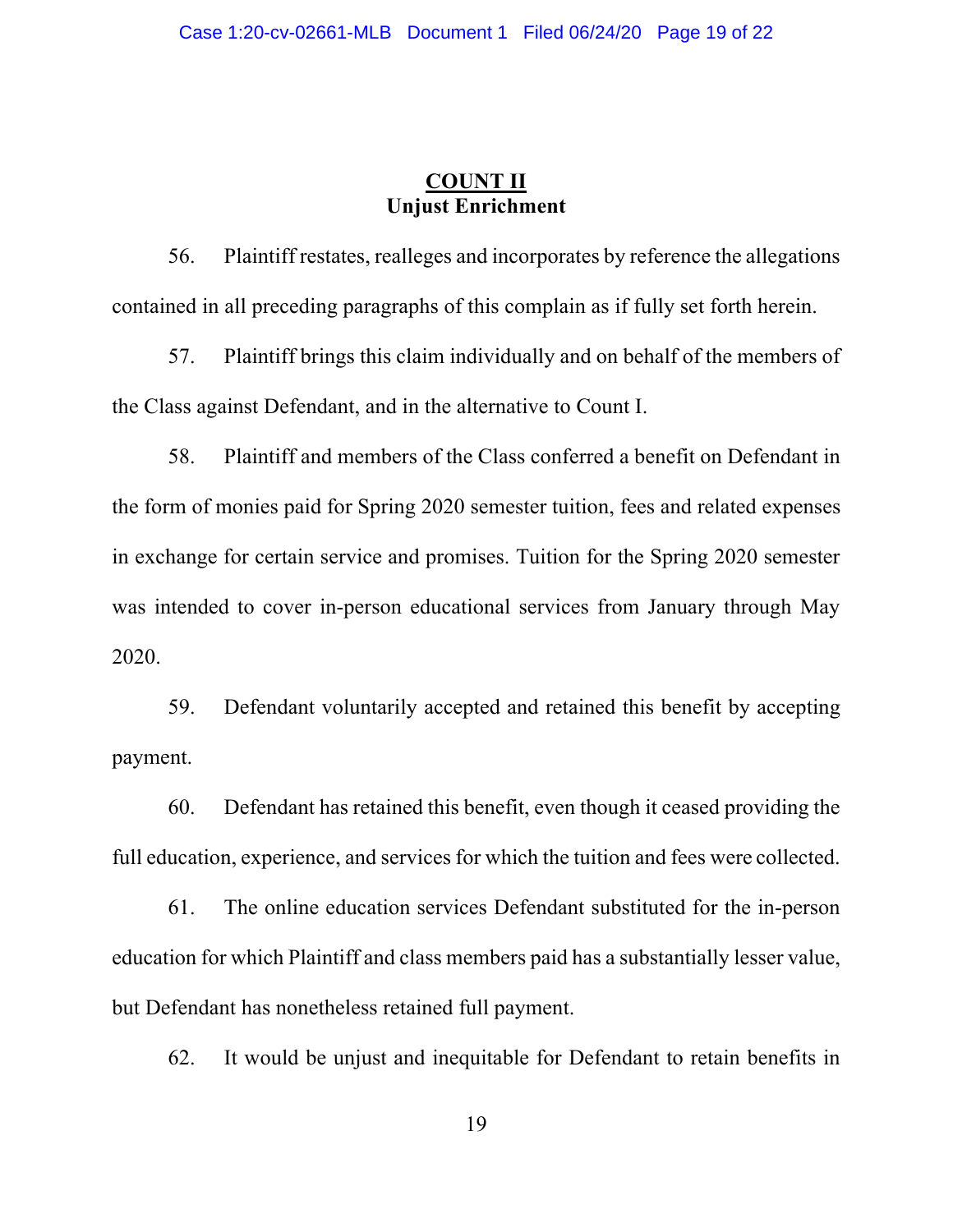excess of the services it provided, and Defendant should be required to disgorge any tuition, fees and related expenses that exceed the value of online education.

## **PRAYER FOR RELIEF**

WHEREFORE, Plaintiff, individually and on behalf of all others similarly situated, seeks judgment against Defendant as follows:

A. For an order certifying the Class under Rule 23 of the Federal Rules of Civil Procedure and naming Plaintiff as representative of the Class and Plaintiff's attorneys as Class Counsel to represent the Class;

B. For an order finding in favor of Plaintiff and the Class on all counts asserted herein;

C. For actual and compensatory damages in amounts to be determined by the Court and/or jury;

D. For prejudgment interest on all amounts awarded;

E. For an order of restitution and all other forms of equitable monetary relief;

F. For injunctive relief as pleaded or as the Court may deem proper; and

G. For an order awarding Plaintiff and the Class reasonable attorneys' fees and expenses and costs of suit; and

H. All other relief to which Plaintiff and members of the Class may be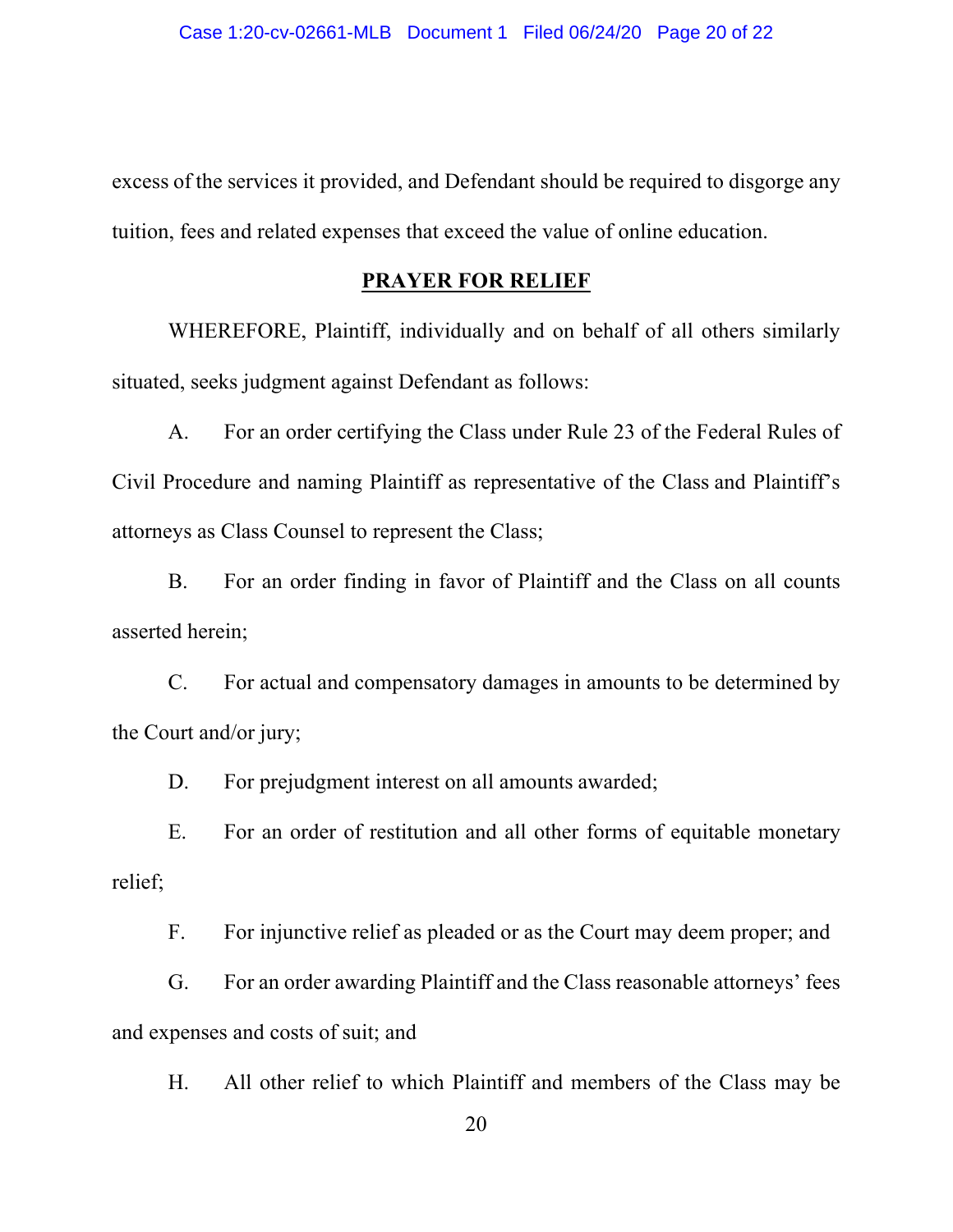entitled by law or in equity.

## **JURY DEMAND**

Pursuant to Federal Rule of Civil Procedure 38(b), Plaintiff demands a trial

by jury of any and all issues in this action so triable of right.

Dated: June 24, 2020

By: /s/ Jeffrey B. Sand Jeffrey B. Sand Georgia Bar No. 181568 WEINER & SAND LLC 800 Battery Ave. Suite 100 Atlanta, Ga. 30339 Tel: (404) 205-5029 Fax: (866) 800-1482 js@atlantaemployeelawyer.com

> James A. Francis (pro hac vice motion to be filed) John Soumilas (pro hac vice motion to be filed) FRANCIS MAILMAN SOUMILAS, P.C. 1600 Market Street, Suite 2510 Philadelphia, PA 19103 Tel: (215) 735-8600 Fax: (215) 940-8000 jfrancis@consumerlawfirm.com jsoumilas@consumerlawfirm.com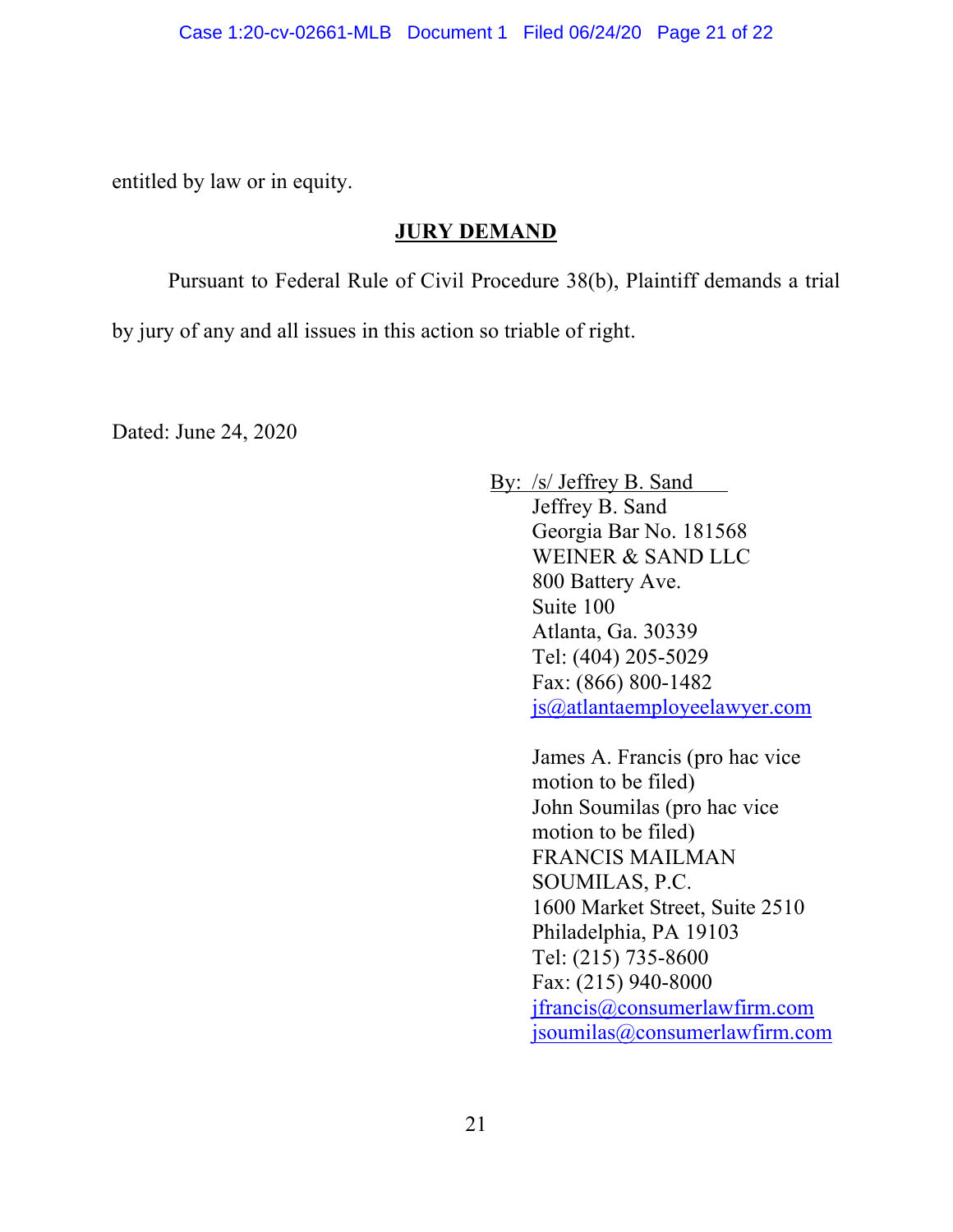Edward A. Coleman (pro hac vice motion to be filed) Lewis Saul (pro hac vice motion to be filed) LEWIS SAUL & ASSOCIATES, P.C. 29 Howard Street, 3rd Floor New York, NY 10013 Tel: (212) 376-8450 ecoleman@lewissaul.com lsaul@lewissaul.com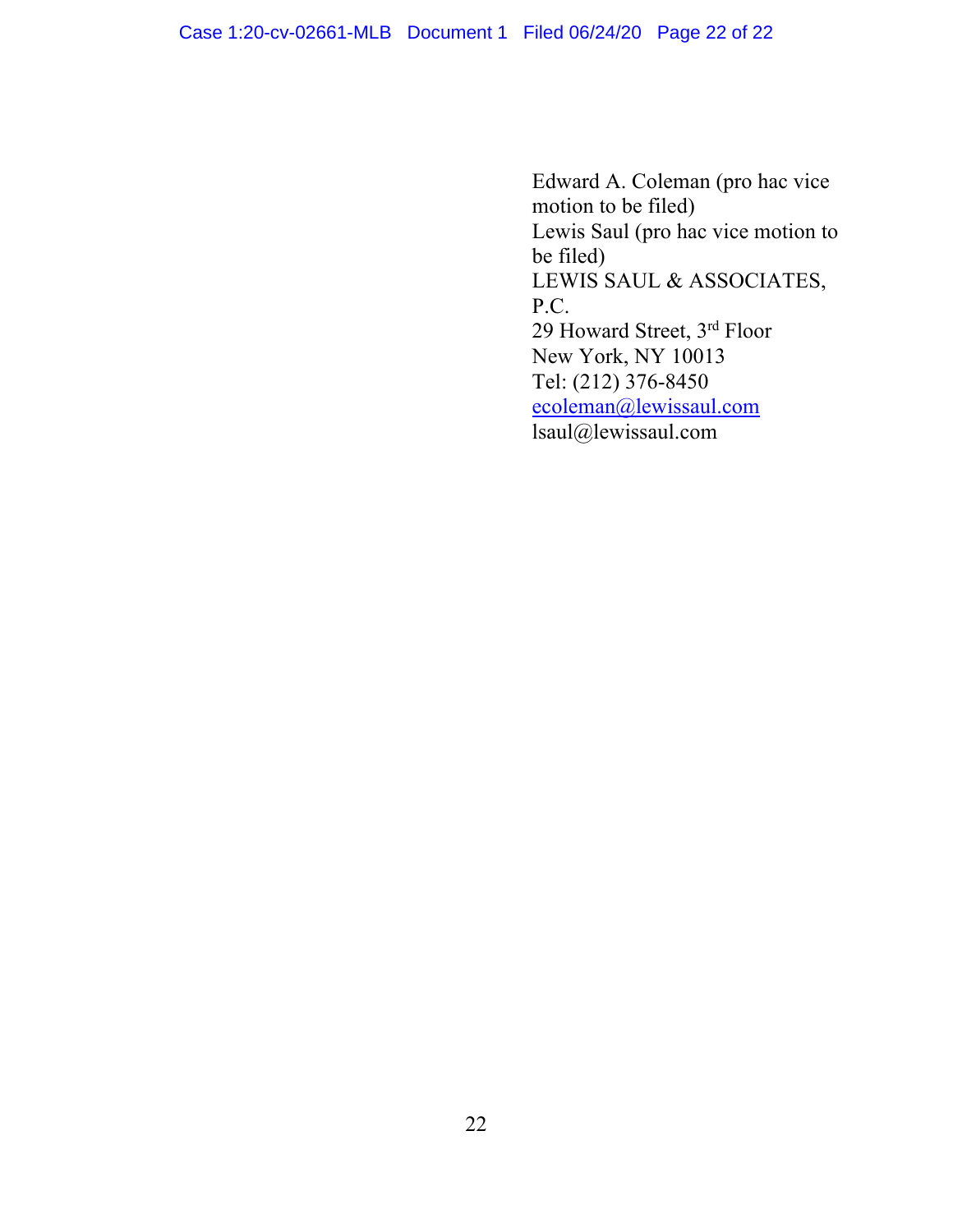# **JS44 (Rev. NDGA) CIVIL COVER SHEET** Case 1:20-cv-02661-MLB Document 1-1 Filed 06/24/20 Page 1 of 2

**The JS44 civil cover sheet and the information contained herein neither replace nor supplement the filing and service of pleadings or other papers as required by law, except as provided by local rules of court. This form is required for the use of the Clerk of Court for the purpose of initiating the civil docket record. (SEE INSTRUCTIONS ATTACHED)**

| I. (a) PLAINTIFF(S)<br>Marc Shultz, on behalf of himself and all others similarly<br>situated                                                                                                                                                                                                                   |                                                                                                                                                                                                                                                                                                                                                                                                                                      | <b>DEFENDANT(S)</b><br><b>Emory University</b>                                                                                                                                                                                                                            |  |
|-----------------------------------------------------------------------------------------------------------------------------------------------------------------------------------------------------------------------------------------------------------------------------------------------------------------|--------------------------------------------------------------------------------------------------------------------------------------------------------------------------------------------------------------------------------------------------------------------------------------------------------------------------------------------------------------------------------------------------------------------------------------|---------------------------------------------------------------------------------------------------------------------------------------------------------------------------------------------------------------------------------------------------------------------------|--|
| (b) COUNTY OF RESIDENCE OF FIRST LISTED<br><b>PLAINTIFF</b><br>(EXCEPT IN U.S. PLAINTIFF CASES)                                                                                                                                                                                                                 |                                                                                                                                                                                                                                                                                                                                                                                                                                      | COUNTY OF RESIDENCE OF FIRST LISTED<br><b>DEFENDANT</b><br>(IN U.S. PLAINTIFF CASES ONLY)<br>NOTE: IN LAND CONDEMNATION CASES, USE THE LOCATION OF THE TRACT OF LAND<br><b>INVOLVED</b>                                                                                   |  |
| (c) ATTORNEYS (FIRM NAME, ADDRESS, TELEPHONE NUMBER, AND<br><b>E-MAIL ADDRESS)</b><br>Jeffrey Sand<br>Weiner & Sand LLC<br>800 Battery Ave, Suite 100<br>Atlanta, Ga. 30339<br>(404) 205-5029 / js@atlantaemployeelawyer.com                                                                                    |                                                                                                                                                                                                                                                                                                                                                                                                                                      | <b>ATTORNEYS</b> (IF KNOWN)                                                                                                                                                                                                                                               |  |
| <b>II. BASIS OF JURISDICTION</b><br>(PLACE AN "X" IN ONE BOX ONLY)                                                                                                                                                                                                                                              |                                                                                                                                                                                                                                                                                                                                                                                                                                      | <b>III. CITIZENSHIP OF PRINCIPAL PARTIES</b><br>(PLACE AN "X" IN ONE BOX FOR PLAINTIFF AND ONE BOX FOR DEFENDANT)<br>(FOR DIVERSITY CASES ONLY)                                                                                                                           |  |
| <b>U.S. GOVERNMENT</b><br><b>FEDERAL QUESTION</b><br>(U.S. GOVERNMENT NOT A PARTY)<br><b>PLAINTIFF</b><br>∣✔∣<br><b>U.S. GOVERNMENT</b><br><b>4 DIVERSITY</b><br>(INDICATE CITIZENSHIP OF PARTIES<br><b>DEFENDANT</b><br>IN ITEM III)                                                                           | <b>PLF</b><br><b>DEF</b><br>PLF<br>DEF<br>$\overline{v} _{\scriptscriptstyle 4}$<br><b>CITIZEN OF THIS STATE</b><br><b>INCORPORATED OR PRINCIPAL</b><br>PLACE OF BUSINESS IN THIS STATE<br>$\boldsymbol{\mathsf{L}},$<br><b>CITIZEN OF ANOTHER STATE</b><br><b>INCORPORATED AND PRINCIPAL</b><br>PLACE OF BUSINESS IN ANOTHER STATE<br>$\Box$ 3<br><b>CITIZEN OR SUBJECT OF A</b><br><b>FOREIGN NATION</b><br><b>FOREIGN COUNTRY</b> |                                                                                                                                                                                                                                                                           |  |
| IV. ORIGIN (PLACE AN "X "IN ONE BOX ONLY)<br>IV<br><b>ORIGINAL</b><br><b>REMOVED FROM</b><br><b>3 REMANDED FROM</b><br><b>PROCEEDING</b><br><b>STATE COURT</b><br><b>APPELLATE COURT</b><br><b>MULTIDISTRICT</b>                                                                                                | <b>4 REINSTATED OR</b><br><b>REOPENED</b>                                                                                                                                                                                                                                                                                                                                                                                            | <b>TRANSFERRED FROM</b><br><b>MULTIDISTRICT</b><br>APPEAL TO DISTRICT JUDGE<br><b>ANOTHER DISTRICT</b><br><b>LITIGATION -</b><br><b>FROM MAGISTRATE JUDGE</b><br><b>TRANSFER</b><br><b>JUDGMENT</b><br>(Specify District)                                                 |  |
| <b>LITIGATION -</b><br><b>DIRECT FILE</b><br>V. CAUSE OF ACTION (CITE THE U.S. CIVIL STATUTE UNDER WHICH YOU ARE FILING AND WRITE A BRIEF STATEMENT OF CAUSE - DO NOT CITE<br>JURISDICTIONAL STATUTES UNLESS DIVERSITY)<br>28 U.S.C. Section 1332(d). Class action for breach of contract and unjust enrichment |                                                                                                                                                                                                                                                                                                                                                                                                                                      |                                                                                                                                                                                                                                                                           |  |
| (IF COMPLEX, CHECK REASON BELOW)<br>$\Box$ 1. Unusually large number of parties.<br>$\Box$ 2. Unusually large number of claims or defenses.<br>$\Box$ 3. Factual issues are exceptionally complex<br>4. Greater than normal volume of evidence.<br>5. Extended discovery period is needed.                      |                                                                                                                                                                                                                                                                                                                                                                                                                                      | $\Box$ 6. Problems locating or preserving evidence<br>7. Pending parallel investigations or actions by government.<br>8. Multiple use of experts.<br>9. Need for discovery outside United States boundaries.<br>$\Box$ 0. Existence of highly technical issues and proof. |  |
| <b>CONTINUED ON REVERSE</b><br>FOR OFFICE USE ONLY                                                                                                                                                                                                                                                              |                                                                                                                                                                                                                                                                                                                                                                                                                                      |                                                                                                                                                                                                                                                                           |  |
| RECEIPT#<br>AMOUNT \$<br>JUDGE <b>AND RESERVE TO A STATE OF PROPERTY</b><br>MAG. JUDGE (Referral)                                                                                                                                                                                                               |                                                                                                                                                                                                                                                                                                                                                                                                                                      | MAG. JUDGE (IFP) $\_$<br>NATURE OF SUIT<br>CAUSE OF ACTION                                                                                                                                                                                                                |  |